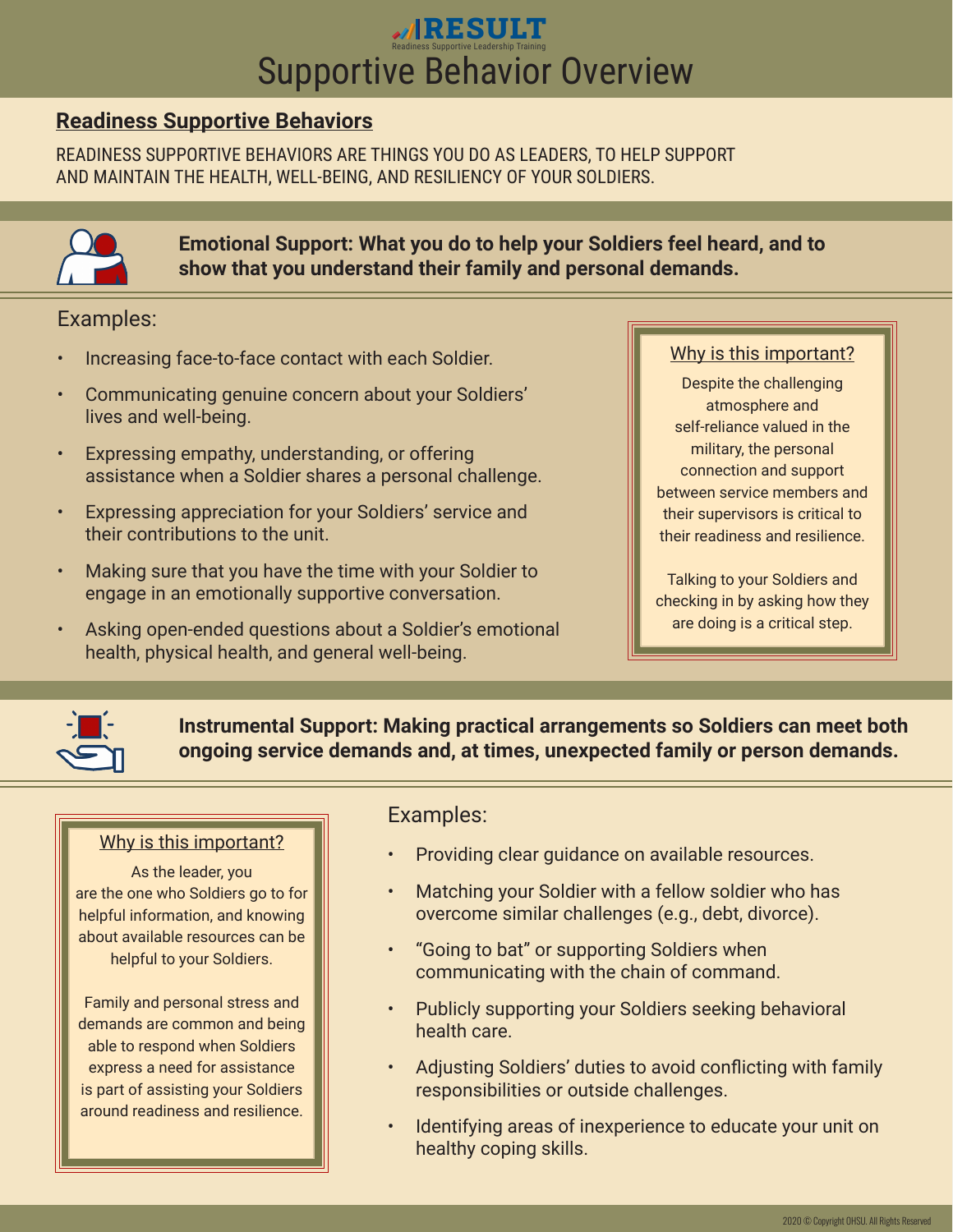# **RESULT**<br>
Readiness Supportive Leadership Training<br>
Supportive Behavior Overview

# **Readiness Supportive Behaviors**

READINESS SUPPORTIVE BEHAVIORS ARE THINGS YOU DO AS LEADERS, TO HELP SUPPORT AND MAINTAIN THE HEALTH, WELL-BEING, AND RESILIENCY OF YOUR SOLDIERS.



**Role Modeling: Demonstrating by example that you are taking care of your own personal well-being.**

Examples:

- Approaching required mental health related training with support and optimism.
- Allowing Soldiers time off to seek treatment or get behavioral health support.
- Using the correct language that is clear and cannot be misinterpreted.
- Sharing your own or your subordinates' success stories of

## Why is this important?

Soldiers see their leaders as demonstrating appropriate and inappropriate ways to behave.

You are looked up to and need to remember that what you do sets an example for what your Soldiers will do.



Why is this important? It is your job to teach your Soldiers that mental toughness, like physical toughness, includes seeking help for mental or emotional wounds, even though, unlike physical wounds, mental wounds are hidden rather than physically visible.

**Reducing Stigma Associated with Seeking Help: Communicating that it is safe and healthy to seek help and support.**

## Examples:

- Ensure that when Soldiers seek help and are provided with treatment plans, there is little impact to the mission and little notice by members of the unit.
- Seek help yourself when needed.
- Know about the mental health resources available to your Soldiers and make appropriate referrals when necessary.
- Educate all Soldiers, Army civilian employees, and family members about anxiety, stress, depression, PTSD, and treatment options.
- Acknowledge the misconception regarding Soldiers abusing the system and understand that this is only a small percentage of Soldiers.
- It is the leaders' responsibility to set the tone that it is ok to seek help when in need; when in formation emphasize that it is ok if you need to seek mental health support
- Invite a BHO to unit to meet with Soldiers.